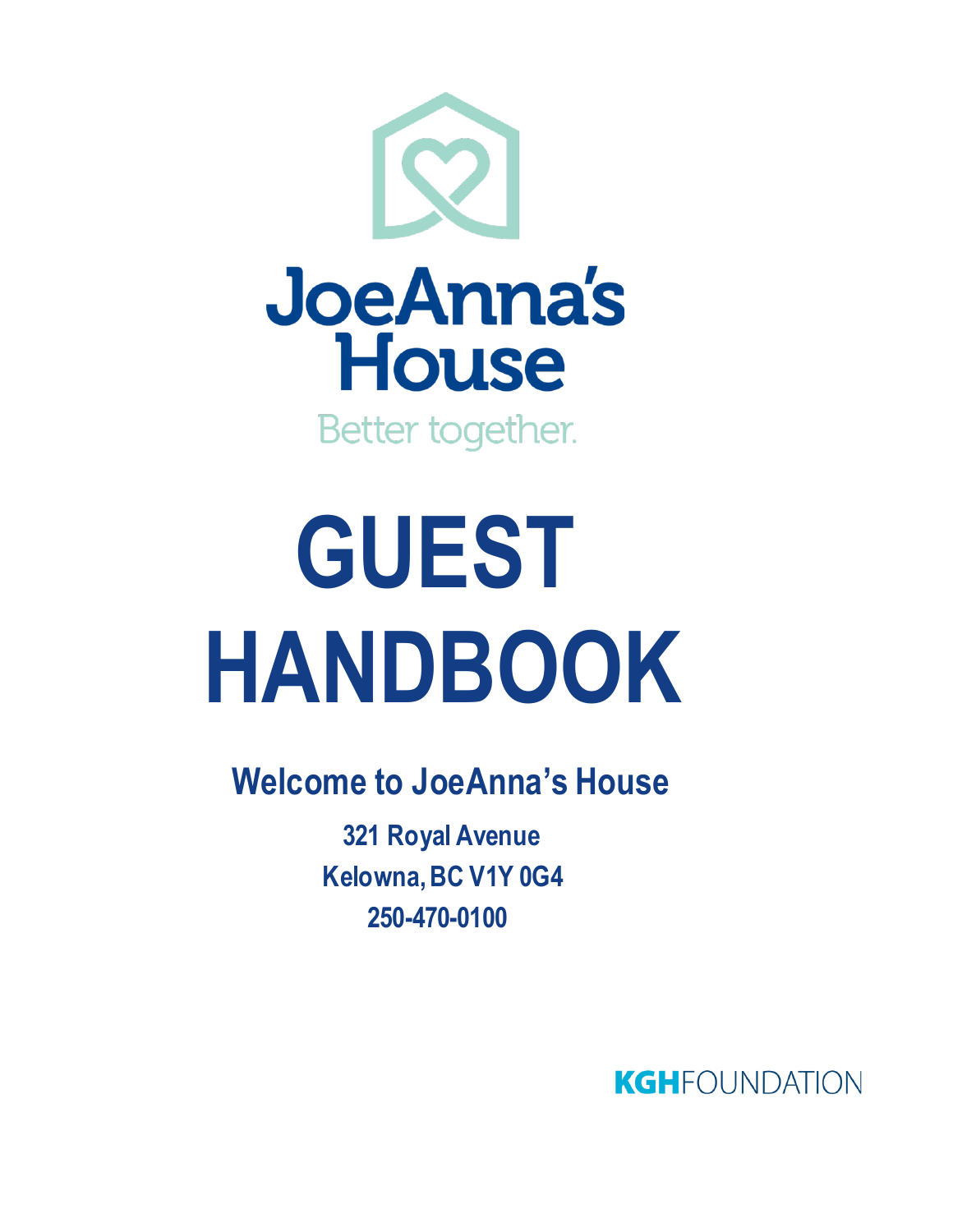# **TABLE OF CONTENTS**

| Page 2  | A Message from the CEO                                                                                                                                                                                                                              |
|---------|-----------------------------------------------------------------------------------------------------------------------------------------------------------------------------------------------------------------------------------------------------|
| Page 3  | JoeAnna's House Guest Handbook<br>Organization Description - Vision - Philosophy                                                                                                                                                                    |
| Page 4  | About JoeAnna's House                                                                                                                                                                                                                               |
| Page 5  | Staying at JoeAnna's House<br>Check In/Check Out                                                                                                                                                                                                    |
| Page 6  | What JoeAnna's House has to Offer our Guests<br>Common Areas<br>Guest rooms                                                                                                                                                                         |
| Page 7  | Guest Agreement and JoeAnna's House Guidelines<br>JoeAnna's House Employees & Volunteers<br>Tips, Gifts, Gratuities & Loans<br>In the Eventof a Fire Alarm<br>In the Eventof an Emergency<br>Medical Care<br><b>First Aid Kits</b><br><b>Sharps</b> |
| Page 8  | Parking<br>Handwashing<br>Kitchen/Dining Room<br><b>BBQ</b><br>Supervision of Children<br>Children's Play Area<br>Laundry Room<br>Living Room<br><b>Quiet Hours</b>                                                                                 |
| Page 9  | <b>Work-Out Facility</b><br><b>Business Center</b><br>Wi-Fi<br>Lost and Found<br>Candles/Open Flame<br>Dress Code<br><b>Scent Free</b><br><b>Phone Calls</b><br>Security/Security Cameras<br>Visitors/Deliveries                                    |
| Page 10 | Illness/Flu Shots<br>Abuse<br><b>Property Damage/Theft</b><br>Prohibited Items<br>Social Media<br>Lost & Found                                                                                                                                      |
| Page 11 | Confidentiality/Release of Liability/Consent<br>Privacy Policy - Personal & Financial Information                                                                                                                                                   |
| Page 12 | Kelowna General Hospital Foundation                                                                                                                                                                                                                 |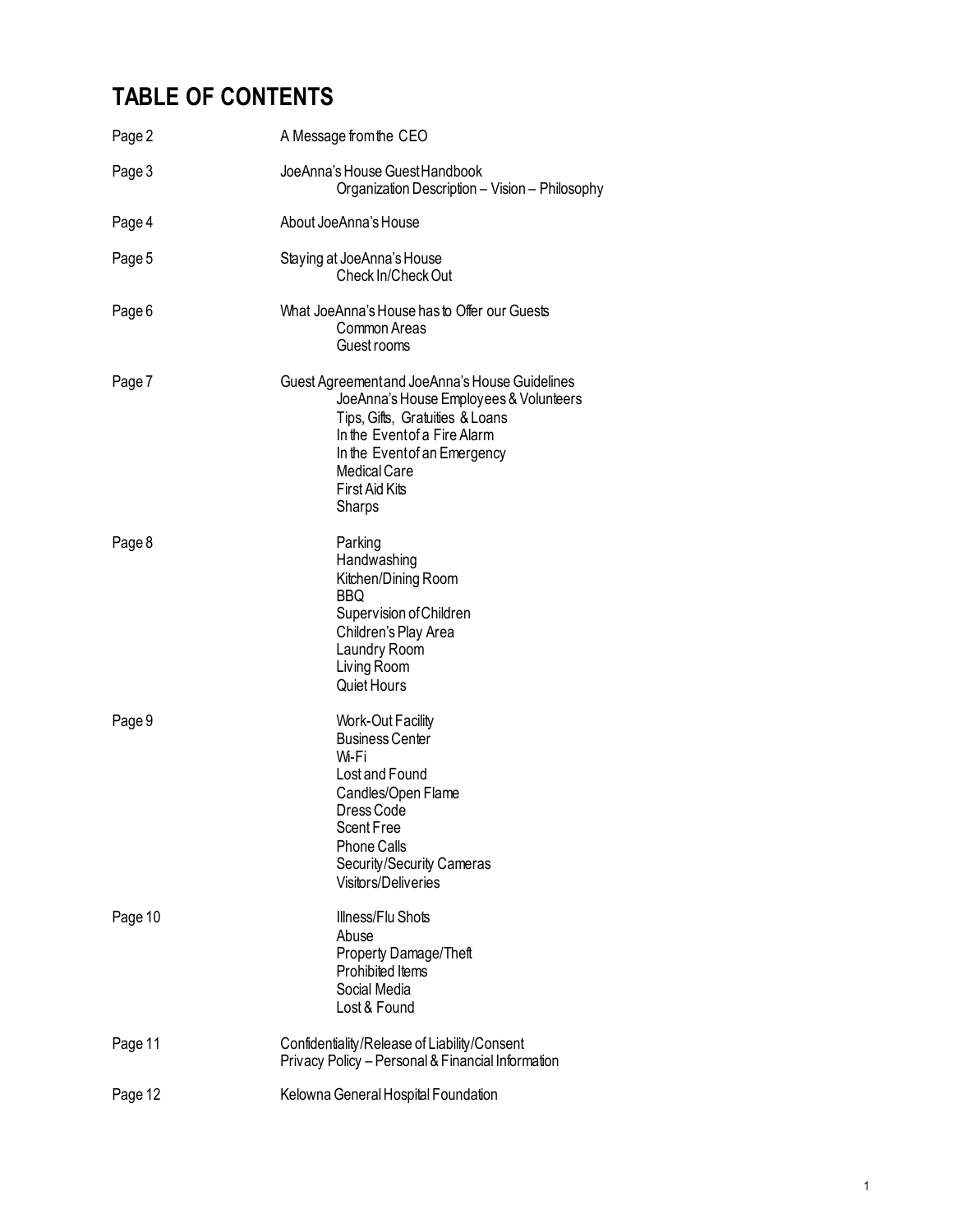A message from the CEO…

# **KGH**FOUNDATION

The KGH Foundation, along with a host of community partners, joined together in 2019 to create JoeAnna's House as a safe haven and a home away from home for people facing challenging times with a loved one at KGH. This effort has demonstrated the caring and commitment our community has to ensuring people having to travel for care at KGH are provided a home base during their time here.

The House is named after Joe and Anna Huber, who lived a tradition of giving and supporting others in their community. Their family were founding supporters of the creation of the House and we are proud to have Joe and Anna as an inspiration for the caring in our community that this House represents. This House is the culmination of the efforts of thousands of people and we are proud to be able to offer hospitality on behalf of everyone who gave to make JoeAnna's House possible.

JoeAnna's House charges a nominal fee to make it affordable for everyone who needs to stay. The majority of costs to operate JoeAnna's House are donated by the community, with love and best wishes for recovery and resolution. We rely on the generosity of the community to keep this amazing home available for those who need it. We encourage all our guests to carry the word of JoeAnna's House back to your home communities to encourage others to make a gift, hold an event or do anything they can to contribute to ensuring this home away from home is available for the thousands of others who will follow behind you and enjoy the comfort and security of JoeAnna's House.

On behalf of the people who gave to make JoeAnna's House a reality we wish you and your loved ones our best wishes for recovery and a safe journey home.

Allison Ramchuk, CEO KGH Foundation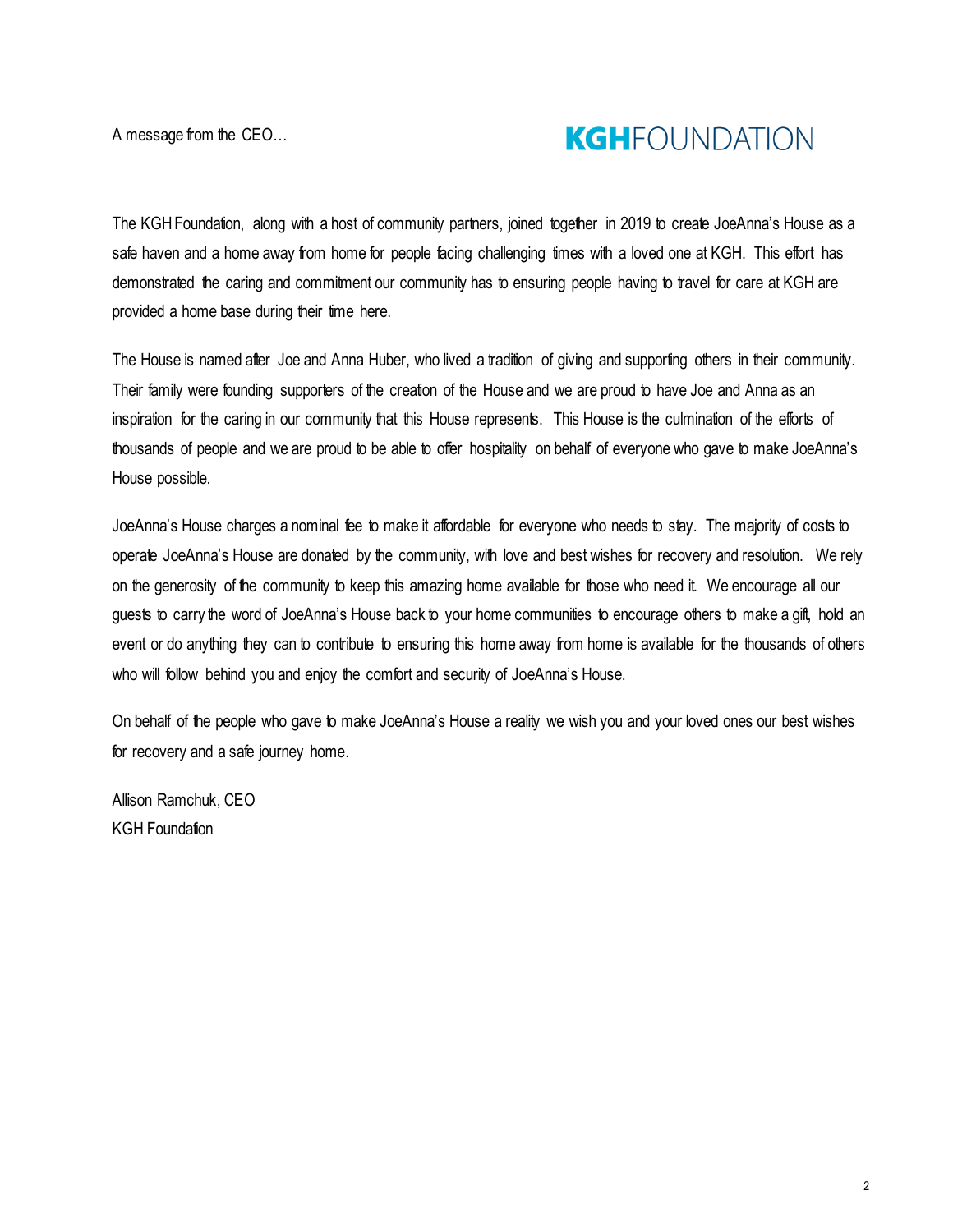# **JOEANNA'S HOUSE GUEST HANDBOOK**

This handbook contains valuable information related to our Guests who stay at JoeAnna's House; please refer to it if you have any questions. We truly hope you have a warm and positive experience while staying at JoeAnna's House.

#### **Organizational Description**

JoeAnna's House opened its doors to the first Guests on November 25th, 2019.

It is through the Kelowna General Hospital Foundation and the many generous donors that JoeAnna's House has become a reality.

#### **Vision**

JoeAnna's House is a shared home-away-from-home created to support families with loved ones requiring medical care at KGH.

Our hope is to create a home where families are safe and secure, allowing them to provide support to their loved one in care.

#### **Philosophy**

Many families are in urgentor stressful situations. We strive to provide a nurturing environment, while respecting that families may value their privacy.

We will endeavour to be a positive aspect of people's experience, we will exercise respect for the situation each is facing, and we will be empathetic in our interactions with guests.

# **JoeAnna's House 321 Royal Avenue, the corner of Royal Avenue and Abbott Street Kelowna, BC V1Y 0G4 P 250-470-0100 F 250-470-0102 Email: [joeannashouse@kghfoundation.com](mailto:joeannashouse@kghfoundation.com)**

KELOWNA GENERAL HOSPITAL – MAIN SWITCH BOARD – 250-862-4000

# **EMERGENCY - 911**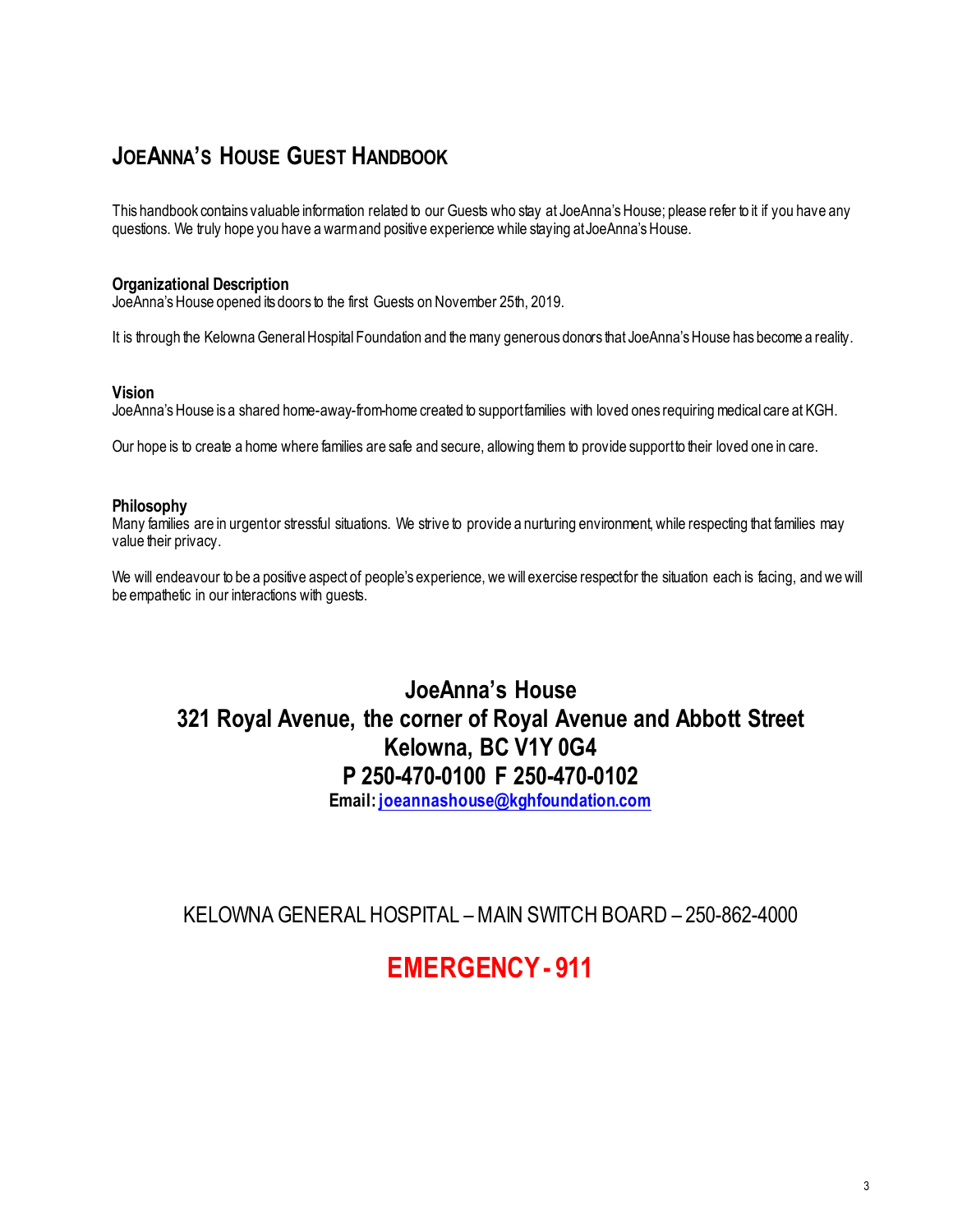# **ABOUT JOEANNA'S HOUSE**

## **Who Can Stay?**

JoeAnna's House welcomes families who live **\*OUTSIDE OF THE AREA** and have a loved one who is hospitalised at Kelowna General Hospital. At any given time, one out of every four beds at KGH is occupied by a patient from outside the Central Okanagan. These patients are here for many different reasons; emergency trauma, cases requiring air ambulance, neonatal intensive care, openheart or other surgery, serious illness or injury. JoeAnna's House is also available to high-risk pregnant women who live outside of the area but are required to be close to the hospital.

**\*OUTSIDE OF THE AREA** is considered to be Summerland to the South and Vernon to the North; exceptions will be considered on a case by case basis.

JoeAnna's House is unable to accept walk-in guests. A referral form, found on our website a[t www.joeannashouse.com](http://www.joeannashouse.com/), can be completed by anyone and faxed to 250-470-0102 or emailed to [joeannashouse@kghfoundation.com](mailto:joeannashouse@kghfoundation.com). An IH Social Worker or KGH Staff member will confirm all referrals. Bookings are available for the family member(s) only; patients are not able to stay at JoeAnna's House. Once a patient has been discharged from the hospital the family member(s) must vacate their room the same day at JoeAnna's House in order to make space for other families. We are only able to offer one Guest room per family. A family is defined as 1 person up to a maximum capacity of 4 in some rooms. **(Current Maximum Capacity per Room is 2)**

Dav Use is available for a nominal charge at JoeAnna's House for a family member who is attending a loved one admitted to Kelowna General Hospital and who need a break from the hospital environment. Family members can use the Day Use Room to take a shower. They can also do a load of laundry, use the business center or just sit and have a cup of coffee. Wi-Fi is available throughout JoeAnna's House. Families accessing the facilities for 'day use only' must be referred through an IH Social Worker or KGH Clinical Staff or request a referral at www.joeannashouse.com. Day use Guests must call JoeAnna's House to book a time to visit. **Day use is not currently available.** 

**JoeAnna's House management reserves the right to make decisions regarding the eligibility for initial, continued or repeat stays by any Guests, as well as room location and assignment.** 

## **Can I bring my pet to JoeAnna's House?**

The only animal allowed to stay at JoeAnna's House is a BC Certified Guide Dog or BC Certified Service Dog. These dogs require the proper certification through the Ministry of Public Safety and Solicitor General. Proper documentation is required prior to arrival. Dogs cannot stay at JoeAnna's House unsupervised at any time; it is the Guest's responsibility to care for and clean up after them.

#### **Where is JoeAnna's House Located?**

We are located on the corner of Abbott Street and Royal Avenue. Follow 'H' signs, turn on Royal Avenue toward the Emergency entrance to the hospital; we are conveniently located at the end of the street just down from the Emergency Department.

#### **What does it cost to stay at JoeAnna's House?**

Room Rate is \$25.00/night per family, no tax. We accept payment by cash, debit or credit card. Payment is required weekly and at the time of check out. All third party agency billing arrangements must be made with Management prior to the family checking in at JoeAnna's House.

#### **Can I book a room for a specific date?**

Few families can know exactly when or for how long they will need to be in town and some will arrive right from a doctor's office or the Emergency Department in an emergent situation. Because of the wide variety of the nature of our Guests' situations we will not always know whether we have available accommodation. Room requests can be made at any time however, we can only guarantee a room 24 hours prior to arrival or immediately if required. If we are at capacity you will stay on the waitlist until a room becomes available.

Social Workers and/or Clinical Staff liaise with Management at JoeAnna's House as needed. A Referral Form is used by all stakeholders and is available a[t www.joeannashouse.com](http://www.joeannashouse.com/) If required an Employee or Clinical Staff member will work with the family member to fill out all pertinent information on the referral form. Applications will be treated with the utmost confidentiality.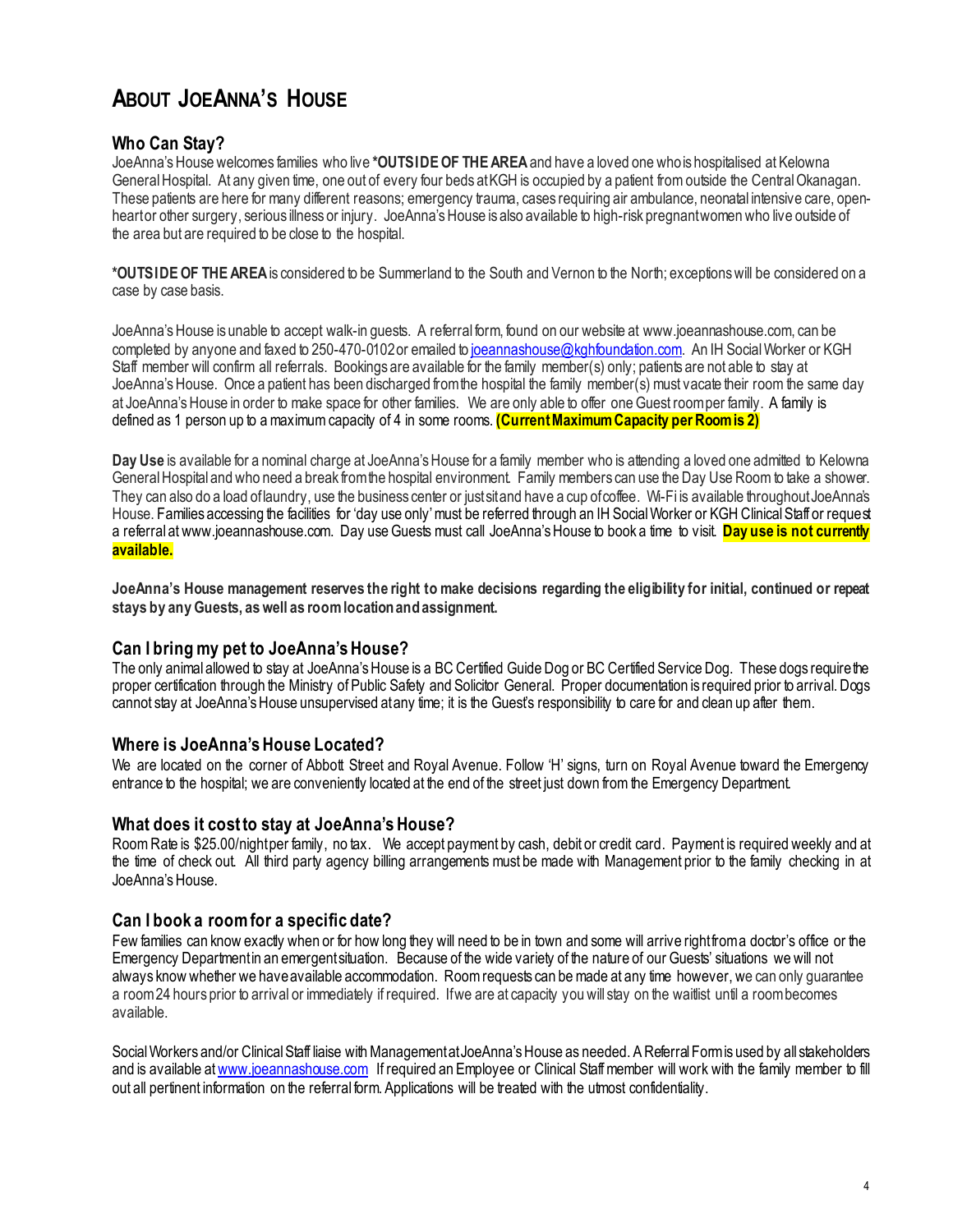# **STAYING AT JOEANNA'S HOUSE**

## **CHECK IN**

## **Each and every time you enter JoeAnna's House you must remove your outdoor shoes; please bring indoor shoes or slippers with you. Once you have removed your shoes you will then wash or sanitize your hands prior to moving throughout the house.**

The doors are never closed at JoeAnna's House we always have an Employee on hand to receive and check you in. At check-in you will be presented with a Guest Release Form, Covid Contract, parking pass and key card. A short tour and orientation outlining JoeAnna's House policies and guidelines will follow. Allow 10-15 minutes to complete check in and orientation. In instances where the situation is emergent, we will allow for the orientation to take place at a later time so that you can go to be with your loved one.

Please ensure each adult has valid Government Issued photo ID. E.g. Driver's license, Passport or similar identification.

All Guests, Staff and Volunteers must be at least double vaccinated; a valid Vaccine Passport is required at check in.

Once you are registered, oriented and settled in, please feel free to come and go as needed; your key card will work on the parking lot door as well as your Guestroom. For security reasons Guests returning to the house after 10pm or prior to 6am will have to buzz in for an Employee to open the door.

Guests are responsible for ALL items that they bring into JoeAnna's House. JoeAnna's House does not cover loss or damage to Guest personal property or vehicle.

Incidentals such as toothpaste and toothbrushes are provided for Guests who may have arrived urgently or forgot something; please ask an Employee or Volunteer if there is anything you need. Alarm clocks are also available at reception.

## **CHECK OUT**

Before checking out Guests are asked to leave your room clean (remove garbage and recycling to the bins at the back door), place all soiled towels into the tub and strip your bed(s). Please remove personal items from the dresser, safe, fridge and pantry bins.

Please go to reception to **pay for your stay, return your room key card, parking pass and any other items you have signed out.** 

Once you have returned home we will email you an online Guest Experience form to complete. It is very important for us to know what worked well or ideas you might have to make JoeAnna's House better for our future Guests. We would also like to know your story and appreciate it if we could share it either with your name attached or anonymously. Sharing personal stories helps the community understand the need families have and engages them to provide ongoing support for JoeAnna's House. It is through their support that we are able to continue to operate from year to year.

Check out time will be determined on a case by case basis. We may require you to vacate your room earlier in the day in order to prepare it for another Guest, or you may be able to stay in the room until later in the day if there is availability. In the event we ask you to vacate your room earlier than your departure time we will make every effort to provide the Quiet Room for the duration of your stay at JoeAnna's House.

In the event that the room will be unoccupied for more than one night Guests must properly check-out of the room and ask to be put back on the waitlist for the date of their return.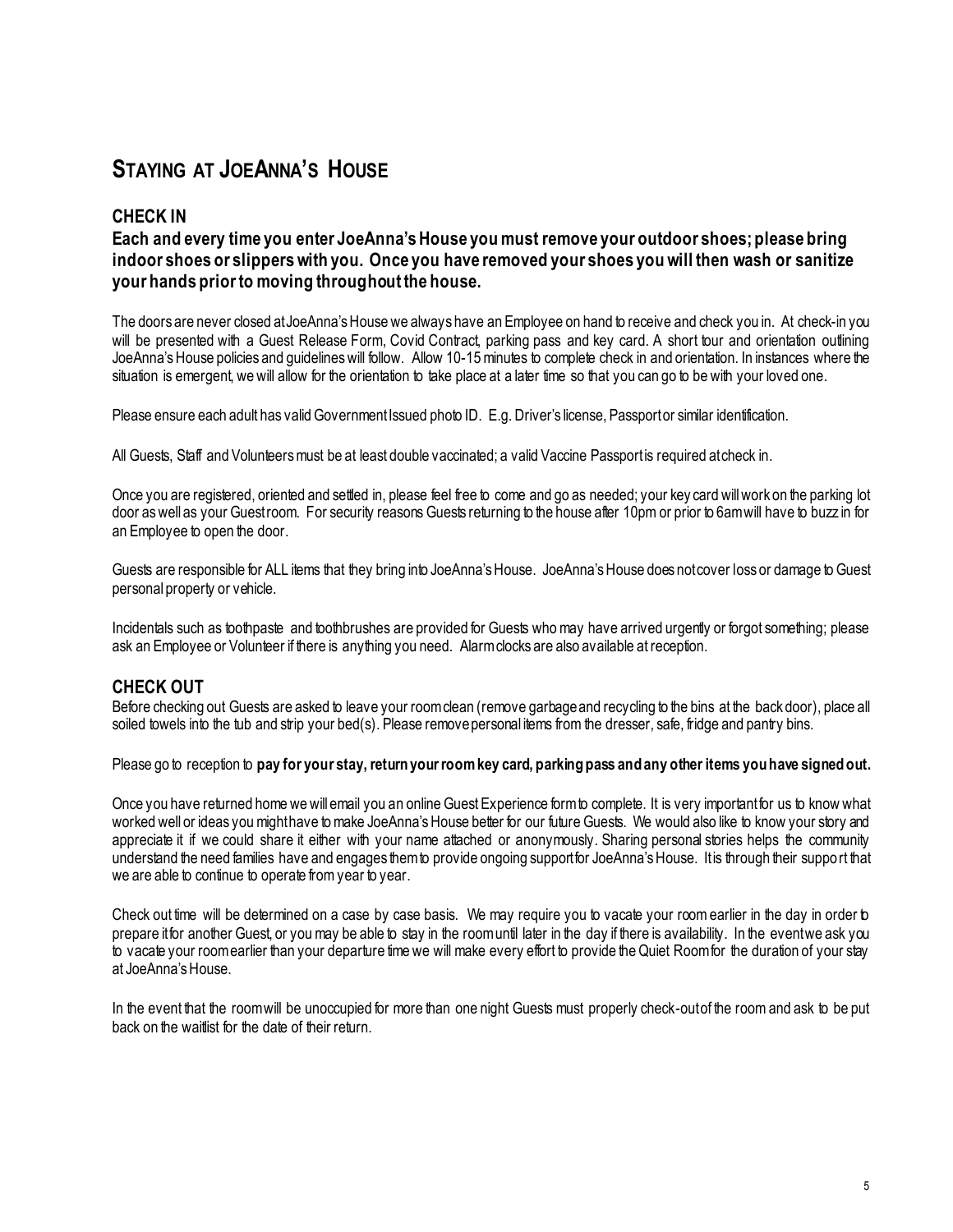# **WHAT JOEANNA'S HOUSE HAS TO OFFER OUR GUESTS**

JoeAnna's House is open 24/7, 365 days a year and serves families from the many communities throughout the province of BC. We have 20 well appointed guest rooms, 3 of which are barrier free/wheelchair accessible. We offer a variety of amenities to help make our families feel as comfortable as possible. We are conveniently located steps away from Kelowna General Hospital and are in close proximity to Lake Okanagan, walking paths and parks. Our South Pandosy shopping area is only blocks away and offers grocery shopping, restaurants and pharmacies. We are happy to provide you with a map and list of local services you may require during your stay.

## **Common Areas**

- Community Kitchen
	- $\circ$  Large, bright and fully equipped kitchen with 4 individual working stations
	- $\circ$  Shared fridges and freezer for families to use
	- o Complimentary Coffee and Tea **(for Guests only)**
	- o Personal Pantry Box
	- o Community Pantry
- Comfortable Living Room
	- o Fireplace
	- $\circ$  65" TV and DVD player (for Special Events)
- Dining Room
	- o Private Booths and Tables
- Work-Out Facility (must be 19 years of age or older to use)
- On-site Guest Laundry Room (no charge)
	- o Laundry soap
	- o Iron and Ironing Board
- Business Center with Computer
- **Free Wi-Fi Password JoeAnna321**
- Children's Play Area
	- o Games, Puzzles, Toys etc.
- Outdoor Areas Seasonal
	- $\circ$  Patio with seating
	- o BBQ Area
	- o Children's Splash Area
- On-site Guest parking (no charge)
- Beach towels available on request
- High Chairs available on request
- Sewing Kit available on request
- Day Use
	- $\circ$  Private bathroom with shower (includes Shampoo, Conditioner, Soap and Hair Dryer)
	- $\circ$  Use of common areas including kitchen, living and dining rooms, laundry room and work-out facility

## **Guest Rooms**

- Several bed configurations, 2 queen beds or 1 queen bed and double sofa bed, etc.
- Bed side table
- Closet with room for storage of clothes
- Phone for local calls (Dial '0' to reach a JoeAnna's House employee, Dial '9' for an outside line)
- $-49"$  TV
- Safe
- Private full bathroom
- Hair Dryer, Shampoo, Conditioner and Soap
- Playpens and toddler cots available upon request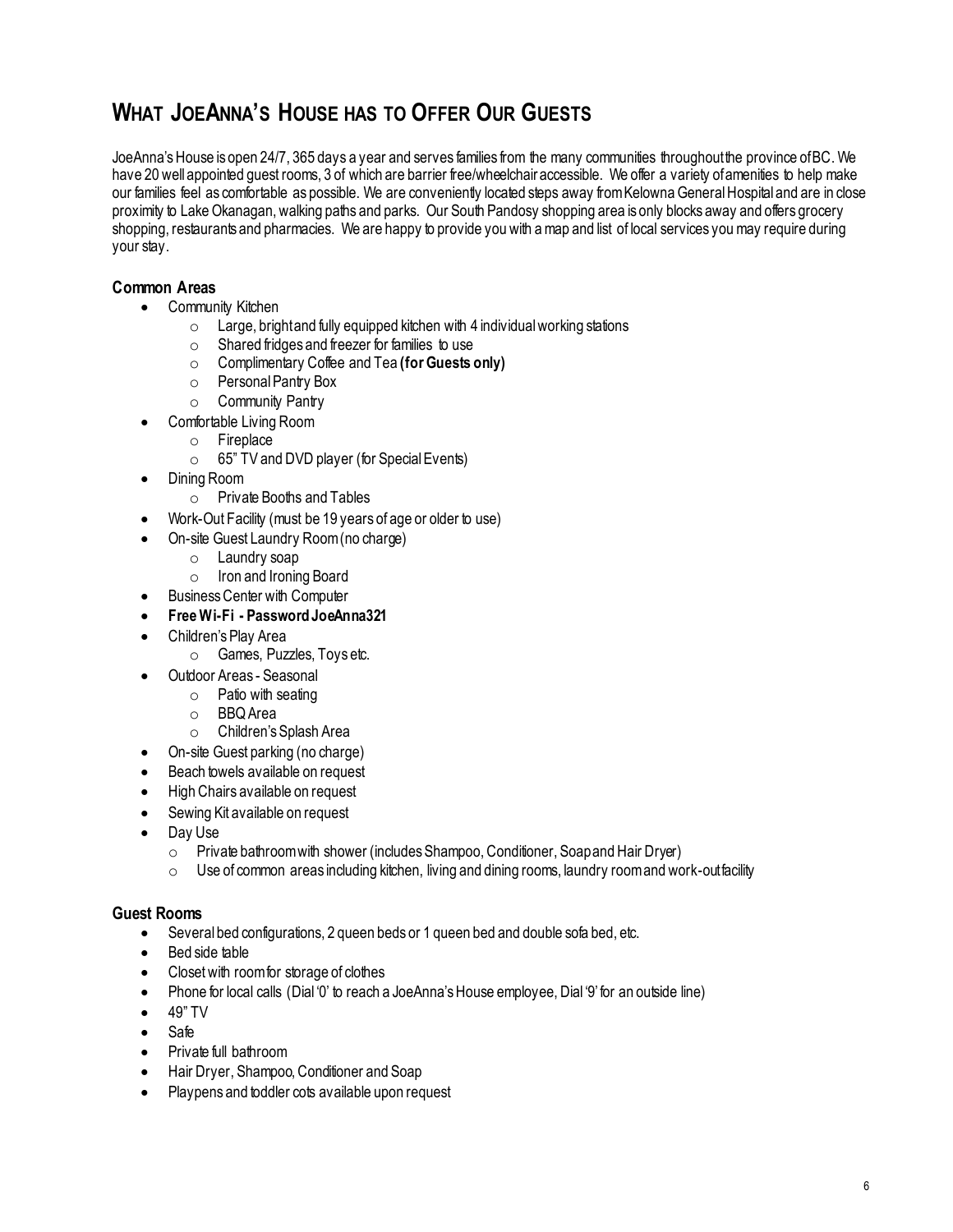# **GUEST AGREEMENT AND JOEANNA'S HOUSE GUIDELINES**

The following guidelines have been established to ensure Guests, Employees, Volunteers and Visitors are all made to feel safe, secure, respected and comfortable. We understand that first and foremost the family member(s) is here to support their loved one who is receiving medical attention at Kelowna General Hospital. However **JoeAnna's House operates with limited Employees and Volunteers so we must work together as One Big Family sharing the work load.** 

Once checked into your room, it is your responsibility to keep it clean. Cleaning solution, rags and toilet brushes are located in each Guest bathroom and Guests are required to bring their garbage/recycle downstairs to the bin(s) at the end of the hall. The plastic cups provided can be brought to the kitchen, washed and exchanged as needed. A small vacuum and swiffers can be found in the closet in our Guest Laundry if your floor needs cleaning during your stay.

**Guest rooms are checked by an Employee or Volunteer twice each week to ensure they are being kept clean and orderly.** At this time, we will replace all out of stock amenities - toilet paper, facial tissue and soap products and we will exchange soiled bathroom and bed linens. Place bathroom linens in the bathtub; we will not replace items left hanging. Bed linens should be exchanged every two weeks at a minimum. Please strip only the fitted/flat sheets and pillowcases and our Staff will leave you clean ones to remake y our bed with. Duvets, striped top sheets and pillow protectors will be replaced as needed. Please do not bring linens downstairs. If you need something exchanged outside of regular attending days our staff is happy to come remove and replace whatever item(s) you need.

#### **Management reserves the right to enter a Guest room at any time if deemed necessary.**

#### **JoeAnna's House Employees & Volunteers**

JoeAnna's' House is staffed 24/7. The compliment of Employees at JoeAnna's House is a mixture of paid full-time and part-time Employees and Volunteers that are recruited, vetted, oriented and trained to service the Guests of JoeAnna's House in the best way possible. All Employees and Volunteers have completed and passed the Criminal Record Check as laid out by the Province of B.C. Criminal Justice Department. All Employees and Volunteers adhere to the policies, procedures, rules and regulations of JoeAnna's House just like the Guests. Please recognize that the Employees and the Volunteers are here to work with you!

#### **Tips, Gifts, Gratuities & Loans**

Volunteers and Employees are not allowed to accept any compensation or rewards from individuals or agencies for their service. Employees and Volunteers cannot lend money or accept loans from Guests or agencies; families should never ask a Volunteer or Employee for a loan.

#### **In the event of a Fire Alarm**

- 1) Evacuate JoeAnna's House immediately
- 2) Close any nearby windows or doors as you walk through JoeAnna's House to the exit
- 3) As you walk, direct and if possible, assist others to the **muster point in the parking lot**
- 4) Wait for the Fire Department to take over evacuation
- 5) Remain calm

#### **In the event of an Emergency**

1) If there is an urgent situation where outside assistance is required **DIAL 911 immediately**

2) As soon as possible communicate the emergency to the Employee on duty or Volunteer

#### **Medical Care**

Employees and Volunteers are not to perform or participate in any medical procedure or evaluation; in any event of emergency we will call 911. Employees and Volunteers are not able to assist anyone who has fallen or to get in or out of a wheelchair or high chair. In the event of a fall we will make the person comfortable and call 911 for assistance.

#### **First Aid Kit**

Available at reception

#### **Sharps**

If a Guest is required to use hypodermic needles for medical use please indicate to an Employee at the time of check in so we are able to supply you with proper disposal sharps containers. NEVER put your used hypodermic needles in the trash can or leave in the room where Hospitality Attendants or other Employees could sustain injury.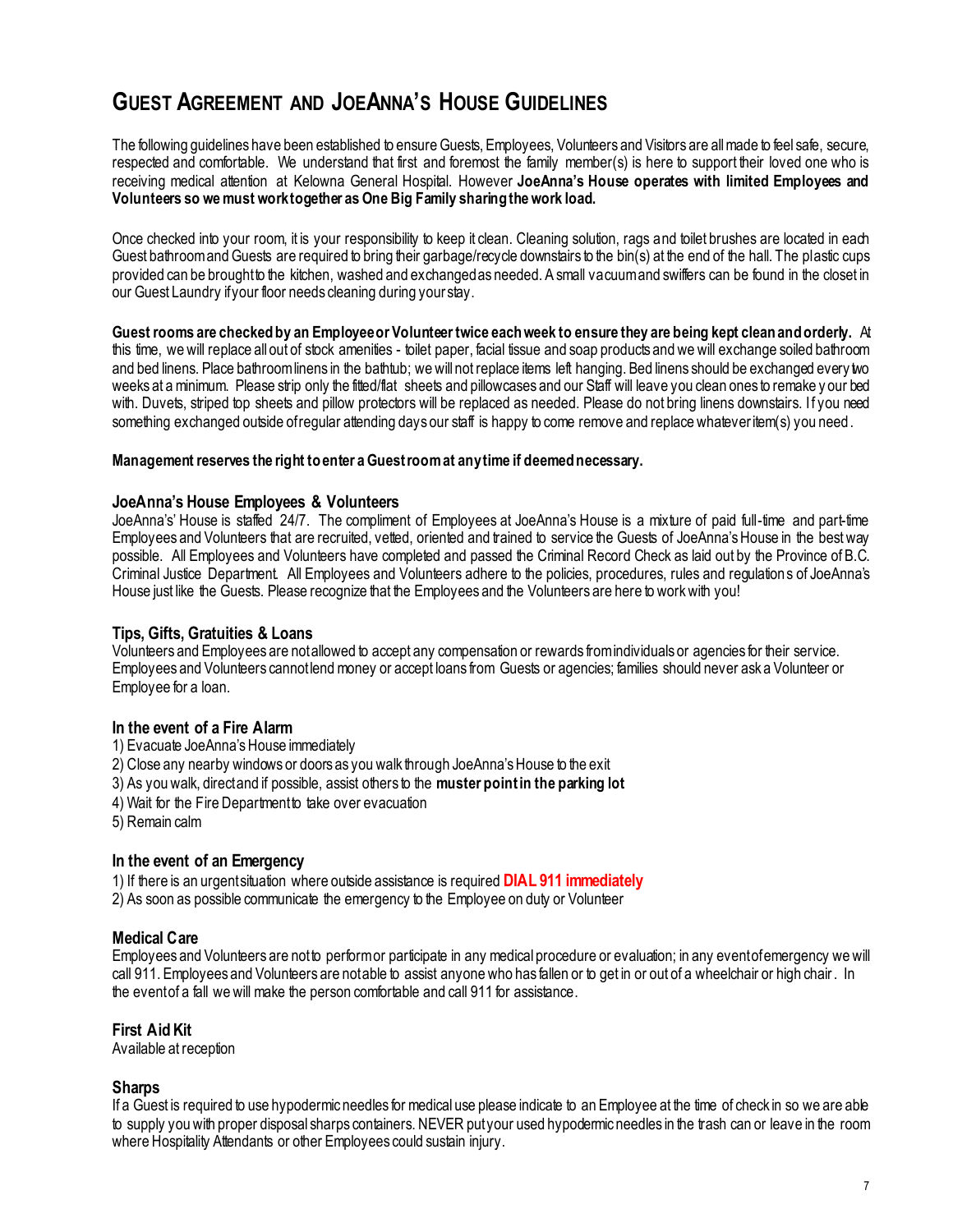## **Parking**

There are a limited number of Guest parking spaces provided at the back of JoeAnna's House. A limit of one vehicle per family is permitted; oversized or recreational vehicles are not allowed. At the time of your arrival we will log your name, license plate #, make and model of your vehicle and issue you a parking pass. This pass is to remain on the dash of your vehicle at all times and be visible to Employees. Should the pass be lost or not visible and the vehicle cannot be identified as connected with a registered Guest, it will be towed. **There are no extra parking stalls, visitors must park on the street.** 

#### **Hand Washing**

**You must wash your hands every time you enter the house as this is the single most effective way to prevent the spread of infections. "Good" hand washing techniques include using an adequate amount of soap, rubbing hands together to create friction, and rinsing under running water. Please also wash your hands properly before and after working in the kitchen.** 

#### **Kitchen/Dining Room**

JoeAnna's House operates under a shared–kitchen premise. This type of operation works well for Guests that are coming and going at all hours. Guests are encouraged to co-operate and respect the space and property of others in JoeAnna's House. JoeAnna's House is well equipped with four full cooking stations and the tools needed to prepare and serve meals. You are able to help yourself to items in the **Community Fridge and Pantry;** each family has their own designated **Pantry Box** to store personal items. All items in the fridge/freezer must be labeled with your room number and the date; labels are available in the kitchen. There are smaller fridges specifically for breast milk and medications; again all items must be labeled with the date and your room number.

Guests are asked to clean up after cooking, eating and consuming beverages; this includes but is not limited to cleaning of counter surfaces, the cooking areas and sanitizing dining areas. Dishes must be washed and put into the bus bins which are available beside the sinks. KNIVES and other sharp objects must never be left in a sink or unattended on a countertop.

#### **All food and beverages (except water) must be consumed in the kitchen and dining areas only.**

**We are NOT a gluten free or nut free environment.** Should you have a severe allergy please notify an Employee during the checkin process. We will post an appropriate memo in the kitchen, cooking areas and pantry.

#### **BBQ - Seasonal**

There is a gas BBQ located on the patio just off the kitchen; please follow the instructions to light and use the BBQ. Please scrape and clean the BBQ after use so that it is ready for the next family.

#### **Supervision of Children**

Guests with children 18 and under must provide appropriate and responsible supervision for children at ALL times. JoeAnna's House does not supply supervision or child care services. Teenage children mustalso be supervised and cannot be left in JoeAnna's House alone or to care for siblings. **Children 3 and under should be in arm's reach of an adult at all times as we are not a childproof friendly environment.**

#### **Children's Play Area**

Our play area is specifically created to engage children with the many toys, books and puzzles available. We ask that items are not removed from the play area. It is the parent's responsibility to ensure the play area is tidied when their children are done playing.

#### **Laundry Room**

We ask that you do not leave laundry unattended and **please remove all of your belongings from the washer and dryer as soon**  as your loads are finished so that others can use the machines. It is to your benefit that someone else NOT handle your laundry as JoeAnna's House is not responsible for items that go missing.

#### **Living Room**

The living room is for all guests to share. Please do not sleep, lie down or put your feet up on the furniture in the living room area. **Food and drinks are not allowed in this area.**

#### **Quiet Hours**

From 10:00 pm - 7:00 am, 7 days a week. Loud or disruptive behavior is not permitted at any time. Please take special care to be respectful of other Guests need for rest or quiet time during quiet hours.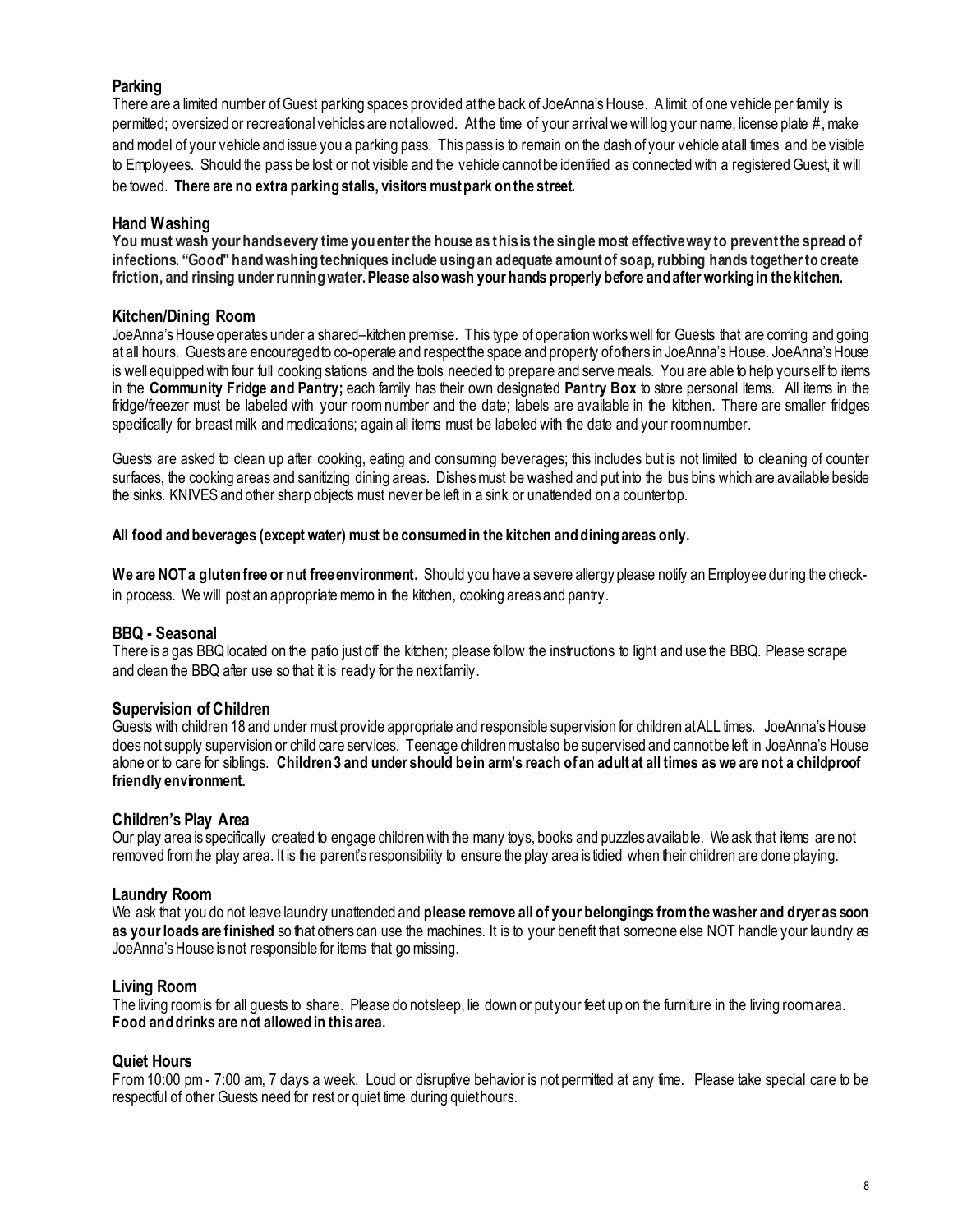### **Work-Out Facility**

Guests are able to access the work-out facility with their Guest room key card; children under the age of 18 are NOT allowed to access the exercise equipment. Hours are from 6:00 am to 10:00 pm daily. Please be respectful of others work out time as this room is a wonderful assetto our amenities and is here to help Guests alleviate their stress. Food and drinks (other than water) are not allowed in the work-out facility. Please look for and follow the rules posted inside the work-out facility.

#### **Business Center**

We have a shared computer for our Guests to use to check or send emails or look up important information. We are happy to assist you with faxing and printing as long as it does not exceed 5 pages. Should you require more printing we can direct you to other local services in the area to assist you with your needs. Please be respectful of others and use this computer for its intended purpose. If someone is waiting to use the computer we ask that you limit your time and communicate to them when it will be available.

#### **Wi-Fi**

Wi-Fi is available throughout JoeAnna's House to accommodate internet needs. To ensure internet services remain available to all Guests please do not use programs where permission has not been granted. Use of programs that allow illegal use of copyright materials are strictly prohibited. Please sign onto **JoeAnna's House – Guest**, **the password is JoeAnna321**

#### **Lost & Found**

We will make every effort to determine who a lost article belongs to; if we are unable to find the owner we will keep it for 30 days.

#### **Candles/Open flame**

Sensitive smoke detectors are located in all areas of JoeAnna's House; candles or any other open flame are prohibited.

#### **Dress Code**

Please maintain an appropriate dress code at all times in the common areas in JoeAnna's House. We have created a home environment for everyone therefore being fully clothed and wearing shoes or slippers is required. Individuals refusing to comply with the established dress code shall be asked to remedy the situation or leave the premises.

#### **Scent Free**

We ask that you refrain from strongly scented body lotions, perfumes or air fresheners that may affect those who have either respiratory issues or allergies. Please be aware that Kelowna General Hospital is also scent free.

#### **Phone Calls**

Anyone calling into the main switch board is required to give the name of the registered Guest before being transferred to the Guest phone extension. We will not screen callers for Guests.

#### **Security/Security Cameras**

For everyone's safety the doors at JoeAnna's House are locked 24/7. Do not prop these doors open; if assistance is required please ask an Employee or Volunteer for help. Please be aware that there are security cameras located in all common areas inside JoeAnna's House as well outside at all entrances. Key cards are disabled between 10:00 pm and 6:00 am; Guests will be expected to buzz in.

#### **Visitors/Deliveries – Visitors are not currently allowed**

Guests are allowed to have Visitors; please arrange to meet them upon arrival at the parking lot door and visit with them in the common areas of JoeAnna's House as Guest rooms are for Guests only. Please notify an Employee when you are expecting a Visitor. Visitors are required to park off site and sign in and out at the reception desk so that Employees are aware of who is in the house, especially in the event of an emergency. There is a limit of 2 Visitors for any one family at a time. Visitors are asked to **limit their stay to 1 hour and all Visitors are to leave the premises by 8:00 pm. As a Guest at JoeAnna's House you are responsible for your Visitors at all times**. All Visitors must abide by JoeAnna's House Guidelines as laid out in this handbook. If Guests are awaiting a delivery please ask them to meet you at the parking lot door.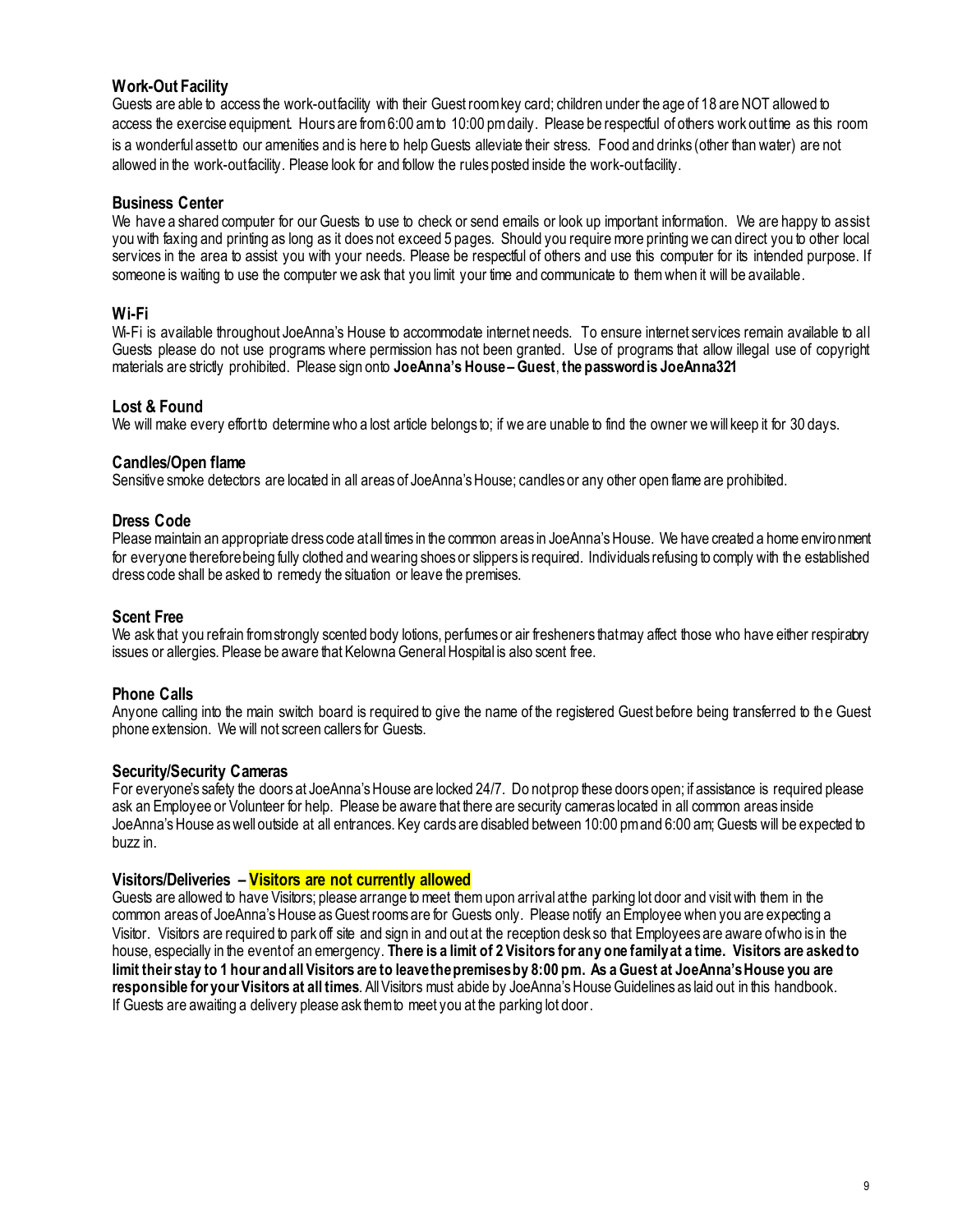## **Illness/Flu Shot**

Guests who are exposed to a communicable illness (Covid) or disease and Guests who are feeling sick with a cough, flu symptoms, fever, diarrhea and/or vomiting should follow these guidelines:

- Notify an Employee immediately if you or anyone in your family is feeling sick
	- $\circ$  Self-isolate within your room as quickly as possible and
	- o Follow our Covid-19 Guidelines for Guests
- Visitors who appear to be ill will not be permitted to visit JoeAnna's House
- **WASH YOUR HANDS, WASH YOUR HANDS, WASH YOUR HANDS**

It is advisable to make sure you are notexposing your family member or anyone else in the hospital with your illness or that you are not exposing anyone in JoeAnna's House unnecessarily.

All JoeAnna's House Employees, Volunteers and Guests must be at least double vaccinated and wear a mask upon entry to the house and in all common areas unless seated at a dining room table.

#### **Abuse**

At JoeAnna's House we have zero tolerance for inappropriate language, bullying, aggression, physical or verbal threats. Abuse will not be tolerated by a Guest or Visitor towards an Employee, Volunteer or other Guests. If a Guest feels threatened by another Guest or Visitor notify an Employee immediately and if necessary we will call 911. If deemed necessary the Guest and/or Visitor will be asked to vacate the premises immediately.

#### **Property Damage/Theft**

Should a Guest or Visitor cause damage to the property or if theft should occur, the Guest will be asked to reimburse JoeAnna's House for missing or damaged furnishings, linens or towels. Should damage accidentally occur please notify an Employee as soon as possible.

#### **Prohibited Items**

#### **Smoking/Cannabis/Alcohol/Illegal Drugs**

The use of any tobacco products, e-cigarettes, cannabis products (whether for medical purposes or recreational use), alcoholic beverages, illegal drugs is not permitted anywhere within JoeAnna's House or on the property .

Evidence of any of the above items being used in guestrooms, bathrooms or any other part of JoeAnna's House, inside or out, may lead to you being asked to leave the premises. Charges will apply for special cleaning if required.

#### **Weapons**

All weapons are strictly prohibited anywhere on JoeAnna's House property. Should any be discovered, the proper authorities will be called and you will be asked to leave the premises immediately.

#### **Social Media**

Employees and Volunteers are not able to accept a request from a family to personally be friends on social media, nor should they ask a family member to accept a friend request. We would like to invite you to follow/like JoeAnna's House at <https://www.facebook.com/joeannashouse/>.

The KGH Foundation social media channels are:

Facebook - <https://www.facebook.com/kghfoundationkelowna/>

Instagram - [https://www.instagram.com/kgh\\_foundation](https://www.instagram.com/kgh_foundation)

Twitter - <https://twitter.com/kghfoundation>

LinkedIn - <https://ca.linkedin.com/company/kgh-foundation>

Please be aware that for confidentiality reasons Guests, Employees and Volunteers are not permitted to post photos from within or outside on the property of JoeAnna's House on any social media platform that include images of Guests unless prior permission has been granted.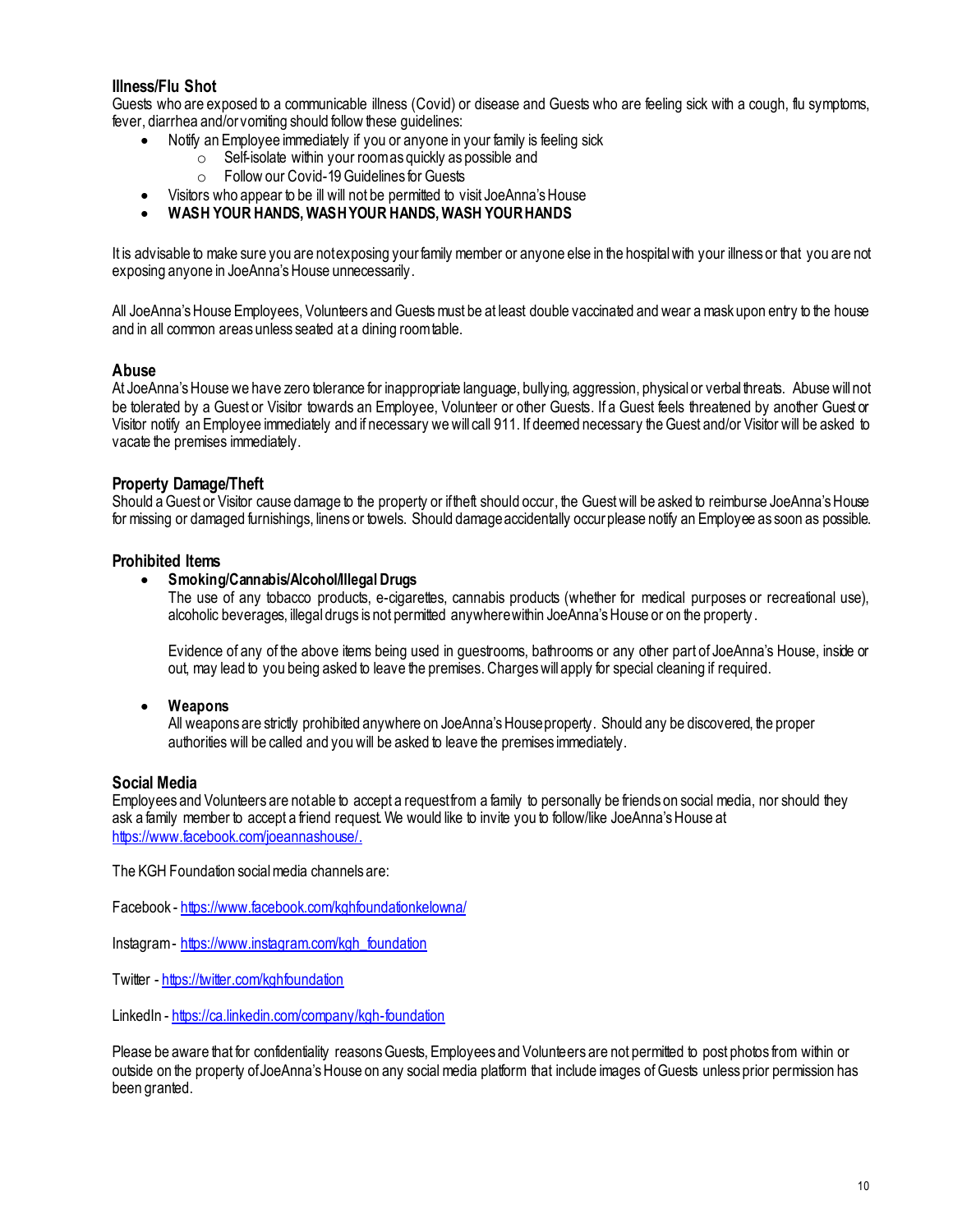# **CONFIDENTIALITY/RELEASE OF LIABILITY/CONSENT -** *GUEST RELEASE FORM WILL BE SIGNED DURING REGISTRATION*

## **Confidentiality**

Each individual who comes to JoeAnna's House is required to respect the rights to privacy surrounding each Guest(s) situation. We are committed to and legally bound to protect a Guest and/or Patient's privacy and ensure confidentiality. During your time as a Guest at JoeAnna's House, it is possible that personal or other confidential information may be overheard or viewed; you understand that any such information obtained will be kept strictly confidential. By signing this document, you agree not to disclose or seek any confidential information that has come to your attention in verbal, written or computerized form concerning a Patient, Guest, Employee or Volunteer of JoeAnna's House and the KGH Foundation and you understand that photography/videography of Employees, Volunteers or other Guests is prohibited without their written consent.

## **Release of Liability**

By signing below, I release and forever discharge and hold harmless JoeAnna's House and the KGH Foundation from any and all liability, claims and demands of whatever kind or nature, either in law or in equity, resulting from my role as a guest at JoeAnna's House. I understand and acknowledge that this release discharges JoeAnna's House and the KGH Foundation and their events from any and all liability or claim with respect to any and all injury, disability, death or loss, or damage to person or property that may result during my stay at JoeAnna's House. I express my understanding and intent to enter into this release or liability willingly and voluntarily.

## **Consent**

JoeAnna's House asks that you grant permission to the KGH Foundation and its affiliates and sponsors to use of any photographs, motion pictures, recordings involving you or any other record for any purpose including, but not limited to, promoting, advertising and marketing purposes.

# **PRIVACY POLICY – PERSONAL AND FINANCIAL INFORMATION**

The Employees at JoeAnna's House are responsible for any personal information they collect or use. Management is responsible for implementing policies and procedures to protect personal information. Any and all personal information gathered by JoeAnna's House Employees will be kept in confidence, in accordance with the Personal Information Privacy Act requirements.

JoeAnna's House collects personal information for the following purposes:

- To better determine family members' needs and eligibility to stay
- To meet the needs of the family during their stay
- To receive or arrange for payment
- To allow for effective administration and support for its policies for JoeAnna's House
- To utilize contact information and permission to inform Guests about upcoming activities, JoeAnna's House events, fundraisers, meetings, campaigns or initiatives. Guests can also choose to NOT have any further communication with JoeAnna's House

For Foundation Employees - information collected may/or may not, at the discretion of the Guest, be used for the following purposes:

- To gather stories that will give JoeAnna's House the opportunity to engage the public regarding information about Guest stays and it's program
- To promote donations
- To establish and maintain a client base and history

All credit, debit card or other financial information collected is stored securely within Kelowna General Hospital Foundation financials and within the software programused solely by the Management of JoeAnna's House. JoeAnna's House uses the information only for the purposes indicated in the above information and does not retain card or third party billing information for each Guest.

JoeAnna's House does not collect, use or disclose your personal information without your permission or that of a third party payer, unless otherwise notified by writing, permission either verbally or electronically. By receiving and reading this document it is deemed that you are giving your permission to collect, use and disclose of your personal information for the purposes set out in this Privacy Policy.